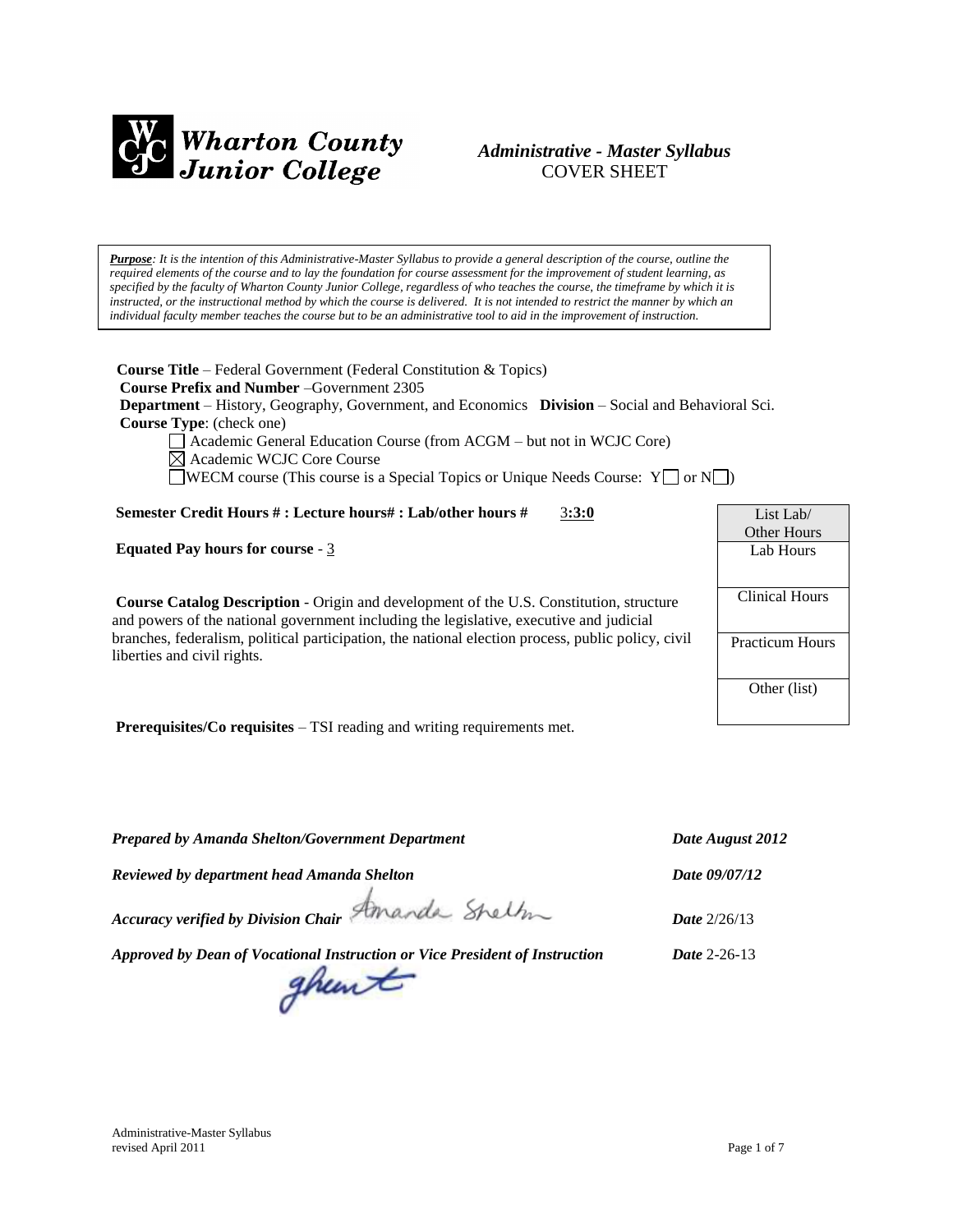

**I. Topical Outline** – Each offering of this course must include the following topics (be sure to include information regarding lab, practicum, clinical or other non-lecture instruction):

This course will cover the following areas:

- Area One Constitutional Foundations/Political Structure:
	- o Define the concept of democracy and apply it as a standard for evaluating American government and politics.
	- o Identify the key components of the U.S. Constitution and analyze its strengths and weaknesses.
	- o Define federalism and trace the evolution of federalism in the United States.
	- o Identify the strengths and weaknesses of federalism and examine the conflict over the meaning of federalism.
	- o Explain how federalism differs from other systems of government and how federalism supports/enhances democracy.
	- o Identify and explain the concepts of political ideology and political culture. Analyze the factors that impact ideology and culture.
- Area Two Political Linkages (Public Opinion, Media, Interest Groups, Party Voting and Elections):
	- o Define public opinion, identify the problems in measuring public opinion and assess the degree to which American policy makers are responsive to public opinion.
	- o Identify and analyze the role of the media in democracy, how "news" is gathered and disseminated, and how the media impacts public opinion and public policy.
	- o Identify and evaluate the limits of the media and the concept of media bias.
	- o Identify and evaluate the reasons for interest group proliferation and interest group bias.
	- o Identify the tactics employed by interest groups to influence the political process. Evaluate the success of each tactic.
	- o Explain the structure of American political parties. Describe the functions of a party within the political system including the role of third parties.
	- o Identify and explain the types of elections in the American political system. Analyze electoral participation.
- Area Three Three Branches of Government
	- o Identify and evaluate how members of Congress represent their constituents.
	- o Identify and evaluate the functions of Congress.
	- o Describe and analyze the role of leaders, committees, political parties and interest groups within the legislative branch.
	- $\circ$  Identify the basic structure/model of U.S. bureaucracy and identify the types of bureaucratic agencies.
	- o Identify and evaluate how the federal court system is organized and how it operates.
	- o Describe the operational procedures and behavioral characteristics of the U.S. Supreme Court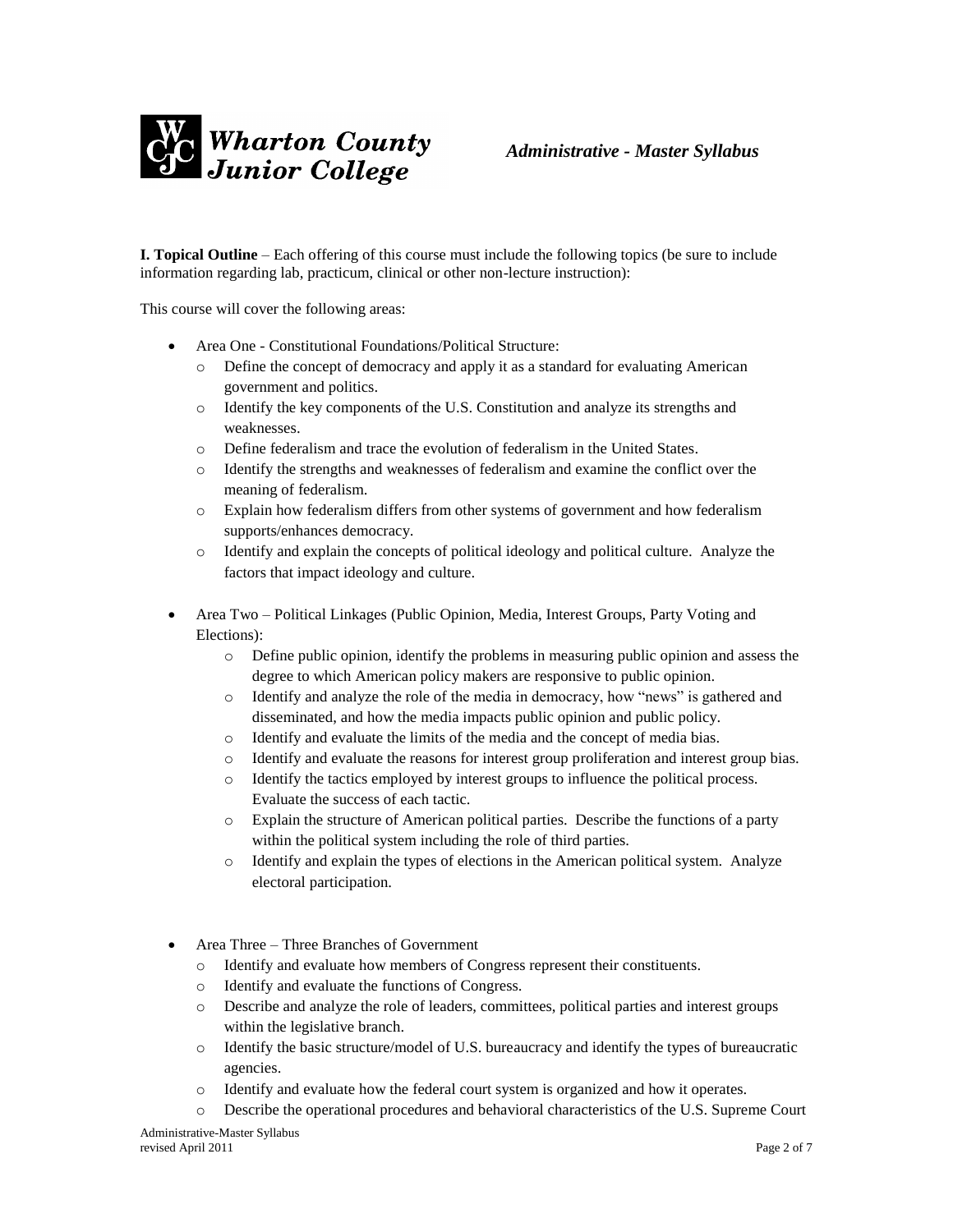- o Define and analyze the concept of judicial review, judicial interpretation, and the role of the Supreme Court in a democratic society.
- o Identify and evaluate the evolution of presidential powers. Analyze the relationship between the Executive and Congress. Assess the ability of either institution to set policy independently of the other.
- o Distinguish between judicial activism and restraint. Discuss how they relate to the proper role of the court.
- Area Four Governmental Functions
	- o Explain the difference between civil rights and liberties. Explain the concept of incorporation and how the Supreme Court's interpretation of liberties has changed.
	- o Analyze the importance of civil rights in a democratic system, trace the expansion of civil rights protection and examine the present status of civil rights protections in today's society.
	- o Identify and explain the role of government in the economy, evaluate the tools government uses to manage the economy.
	- o Describe how foreign and defense policies are made. Evaluate the importance of national security and identify new problems/issues for foreign and defense policy.
	- o Examine social welfare as a partisan issue. Differentiate between social insurance and public assistance programs.
	- o Discuss/explain how the rights of the accused have been protected through Supreme Court rulings.
	- o Discuss the significance of the establishment and free exercise clauses in relation to freedom of religion.
	- o Distinguish between procedural and substantive due process. Examine the federal judiciary's application of due process protections.

## **II. Course Learning Outcomes**

Upon completion of this course, the student will:

| pon completion of this coulse, the student will                                                                                                                                                                                                                                                                                                                                                                                                                                                                                                                                                                                    |                                                                                                                                                                            |  |
|------------------------------------------------------------------------------------------------------------------------------------------------------------------------------------------------------------------------------------------------------------------------------------------------------------------------------------------------------------------------------------------------------------------------------------------------------------------------------------------------------------------------------------------------------------------------------------------------------------------------------------|----------------------------------------------------------------------------------------------------------------------------------------------------------------------------|--|
| <b>Course Learning Outcome</b>                                                                                                                                                                                                                                                                                                                                                                                                                                                                                                                                                                                                     | <b>Method of Assessment</b>                                                                                                                                                |  |
| 1. Explain the origin and development of<br>constitutional democracy in the United States.<br>2. Demonstrate knowledge of the federal system.<br>3. Describe separation of powers and checks and<br>balances in both theory and practice.<br>4. Demonstrate knowledge of the legislative,<br>executive, and judicial branches of the federal<br>government.<br>5. Evaluate the role of public opinion, interest<br>groups, and political parties in the political<br>system.<br>6. Analyze the election process.<br>7. Describe the rights and responsibilities of<br>citizens<br>8. Analyze issues and policies in U.S. politics. | Exams consisting of objective and/or essay<br>questions. Instructors may also assign outside<br>writing projects and/or oral presentations to<br>measure student learning. |  |
|                                                                                                                                                                                                                                                                                                                                                                                                                                                                                                                                                                                                                                    |                                                                                                                                                                            |  |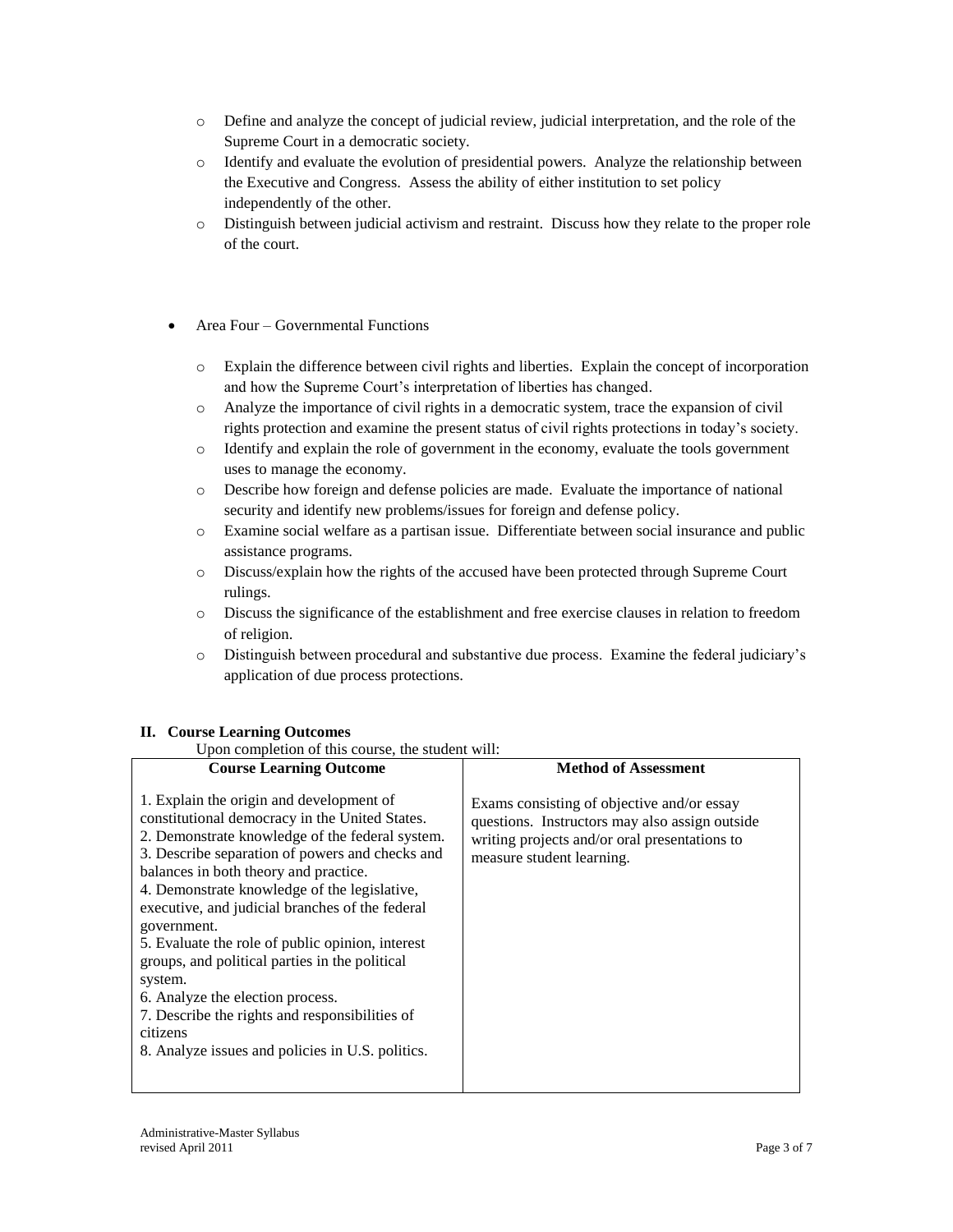### **III. Required Text(s), Optional Text(s) and/or Materials to be Supplied by Student.**

Textbook is determined by the department. See syllabus or bookstore for details.

#### **IV. Suggested Course Maximum** - 35

#### **V. List any specific spatial or physical requirements beyond a typical classroom required to teach the course**.

No special requirements for face-to-face course. Instructor must have access to working computer and all appropriate technology for WWW courses as well as courses taught by ITV.

### **VI. Course Requirements/Grading System – Describe any course specific requirements such as research papers or reading assignments and the generalized grading format for the course**

Government courses require significant written effort. The written component may include any or a combination of the following: research paper; oral presentation; special projects dealing with interest groups, bills in Congress, or political parties; and/or essay examinations. Reading assignments come primarily from the assigned text, but are not limited to the text. These may include articles from newspapers, academic journals, or web-assigned readings. The grading scale for the course is the traditional college grading scale:  $A=90-100$ ;  $B=80-89$ ;  $C=70-79$ ;  $D=60-69$ ; F=59 and below.

### **VII. Curriculum Checklist**

- **Academic General Education Course** (from ACGM – but not in WCJC Core) No additional documentation needed

### - **Academic WCJC Core Course**

Attach the Core Curriculum Checklist, including the following:

- Basic Intellectual Competencies
- Perspectives
- Exemplary Educational Objectives

#### - **WECM Courses**

If needed, revise the Program SCANS Matrix & Competencies Checklist.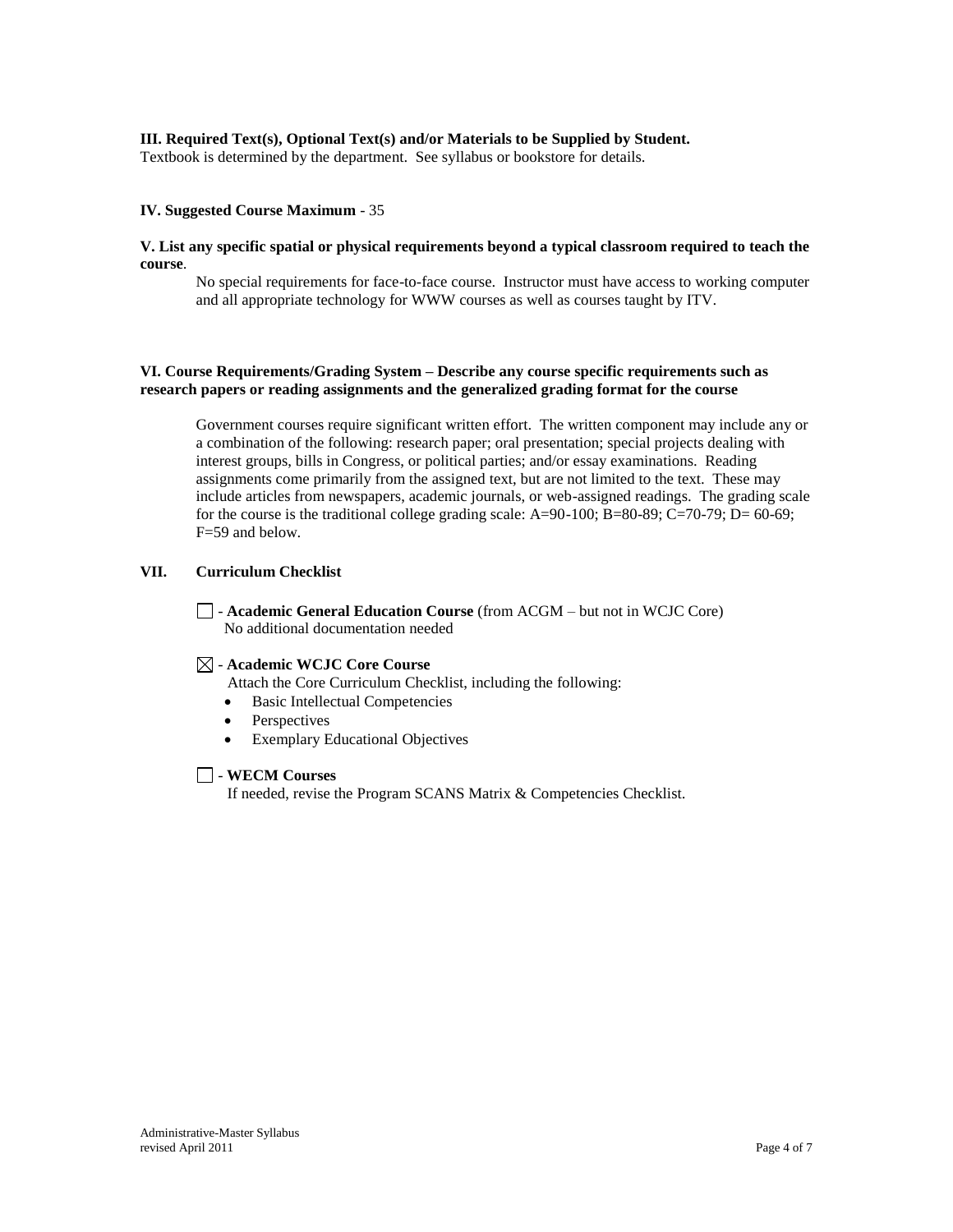



# **Page 1: Core Objectives**

| Course Prefix & Number: GOVT 2305 |                                                                                                                                |  |
|-----------------------------------|--------------------------------------------------------------------------------------------------------------------------------|--|
|                                   |                                                                                                                                |  |
| <b>Core Objective</b>             | <b>Method of Assessment</b>                                                                                                    |  |
| Critical Thinking                 | Completion of independently researched papers pertaining to the                                                                |  |
|                                   | various institutions of government, including student analysis,                                                                |  |
|                                   | offering their own opinion supported by competent research from                                                                |  |
|                                   | academically acceptable sources at collegiate level. Competency<br>may also be assessed through essay questions on tests which |  |
|                                   | require students to demonstrate critical thinking.                                                                             |  |
|                                   | NA                                                                                                                             |  |
| Communication                     |                                                                                                                                |  |
|                                   |                                                                                                                                |  |
| Social Responsibility             | NA                                                                                                                             |  |
|                                   |                                                                                                                                |  |
|                                   |                                                                                                                                |  |
|                                   |                                                                                                                                |  |
|                                   |                                                                                                                                |  |
| <b>Personal Responsibility</b>    | NA                                                                                                                             |  |
|                                   |                                                                                                                                |  |
|                                   |                                                                                                                                |  |
|                                   |                                                                                                                                |  |
|                                   |                                                                                                                                |  |
|                                   |                                                                                                                                |  |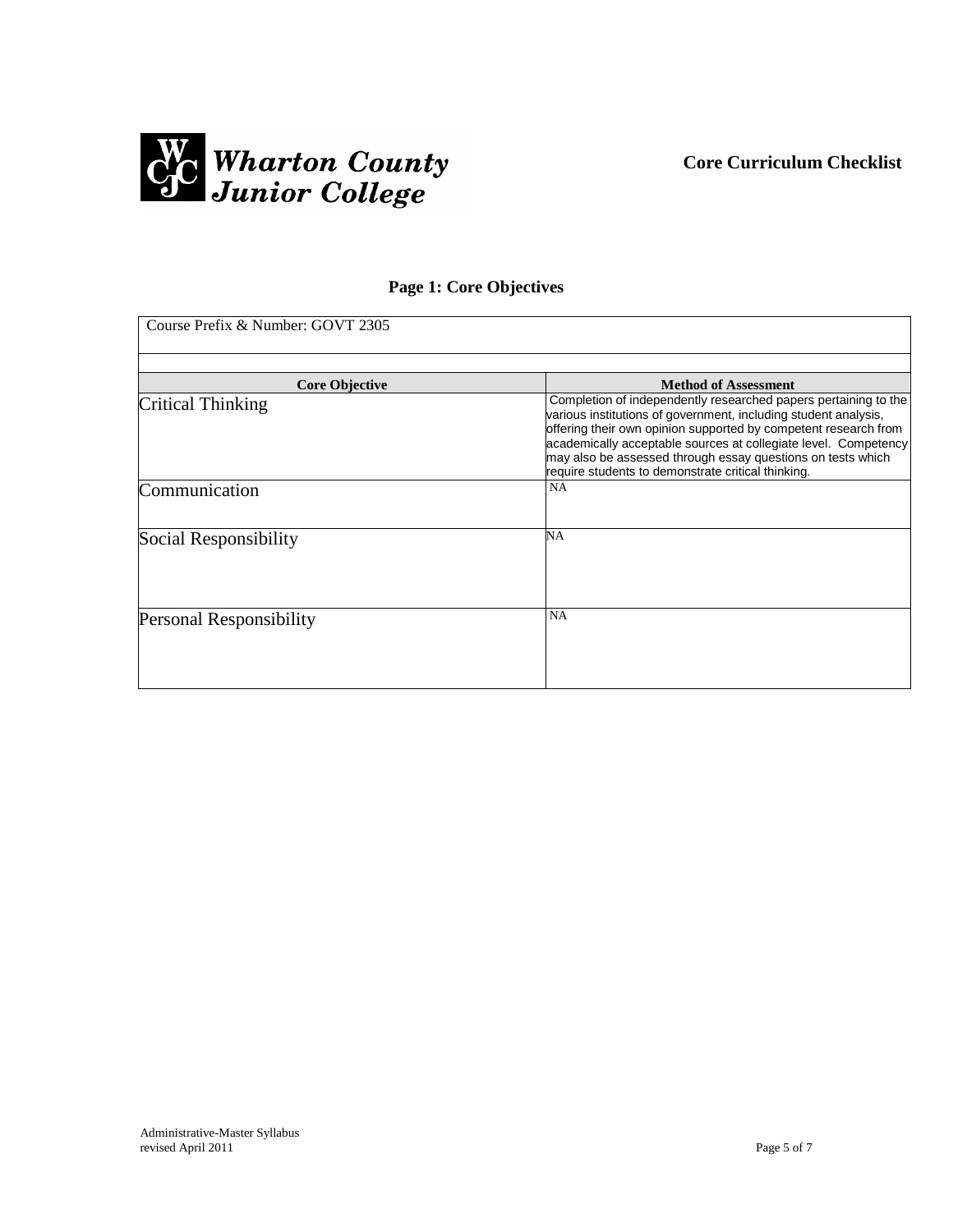## **Core Curriculum Checklist**



## **Page 2: Perspectives**

| Course Prefix & Number: GOVT 2305                                                                                                                                                                                                                                     |                                                                                                                                                                                                                                  |  |
|-----------------------------------------------------------------------------------------------------------------------------------------------------------------------------------------------------------------------------------------------------------------------|----------------------------------------------------------------------------------------------------------------------------------------------------------------------------------------------------------------------------------|--|
|                                                                                                                                                                                                                                                                       |                                                                                                                                                                                                                                  |  |
| <b>Perspective</b>                                                                                                                                                                                                                                                    | <b>Method of Assessment</b>                                                                                                                                                                                                      |  |
| 1. Establish broad and multiple perspectives of the individual in<br>relationship to the larger society and world in which he or she lives, and<br>help the student to understand the responsibilities of living in a culturally-<br>and ethically-diversified world; |                                                                                                                                                                                                                                  |  |
| 2. Stimulate a capacity to discuss and reflect upon individual, political,<br>economic, and social aspects of life to understand ways to be a<br>responsible member of society;                                                                                       | Independent research projects, voting and civic participation, in<br>class positions on various aspects of government and its<br>institutions and how it directly or indirectly affects individual<br>students on a daily basis. |  |
| 3. Recognize the importance of maintaining health and wellness;                                                                                                                                                                                                       |                                                                                                                                                                                                                                  |  |
| 4. Develop a capacity to use knowledge of how technology and science<br>affect lives;                                                                                                                                                                                 |                                                                                                                                                                                                                                  |  |
| 5. Develop personal values for ethical behavior;                                                                                                                                                                                                                      |                                                                                                                                                                                                                                  |  |
| 6. Develop the ability to make aesthetic judgments;                                                                                                                                                                                                                   |                                                                                                                                                                                                                                  |  |
| 7. Use logical reasoning in problem solving;                                                                                                                                                                                                                          | Quizzes and test questions. Students will analyze voting and<br>other graphical and tabular data to explain different results and<br>outcomes.                                                                                   |  |
| 8. Integrate knowledge and understanding of the interrelationships of the<br>scholarly disciplines                                                                                                                                                                    |                                                                                                                                                                                                                                  |  |